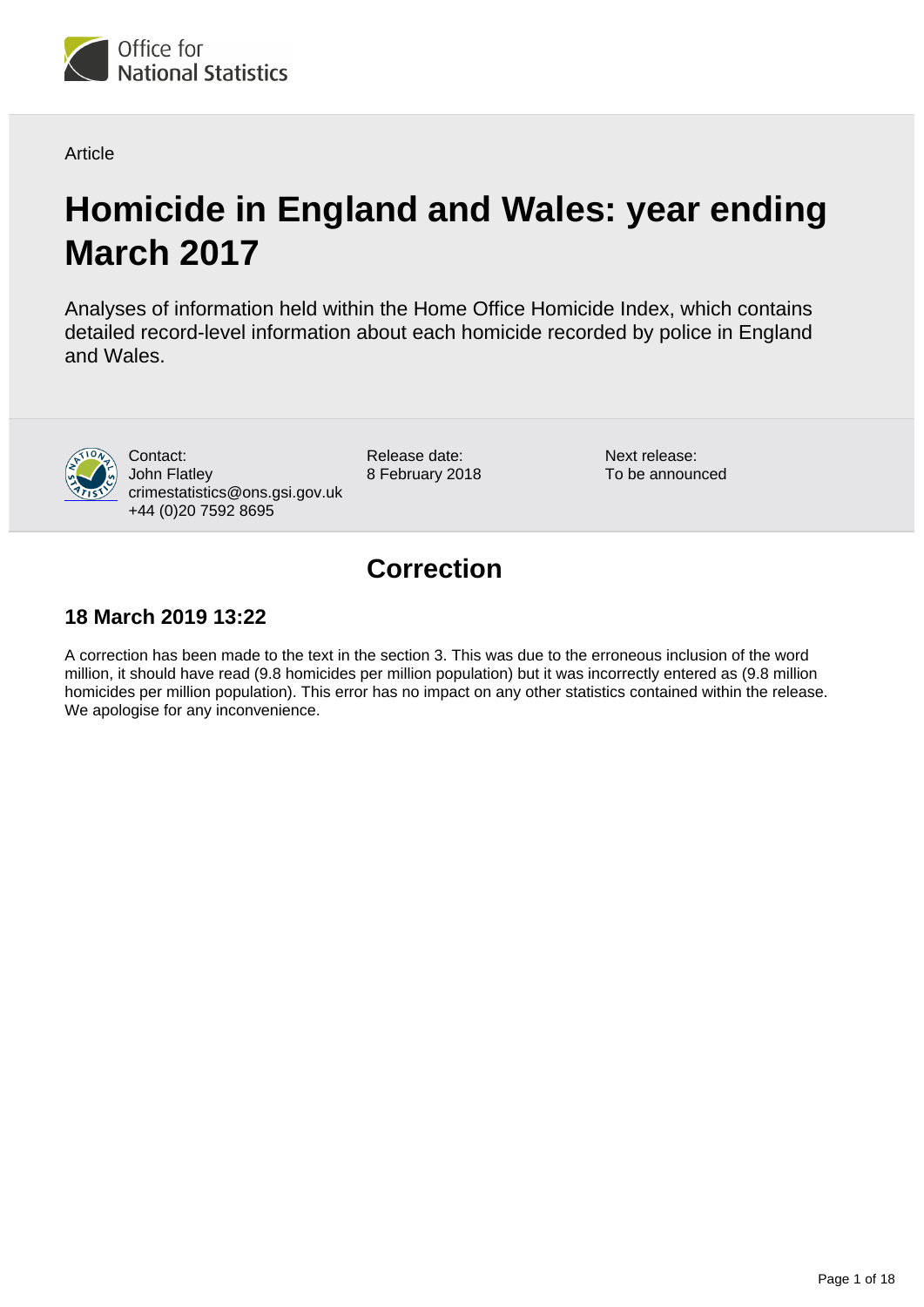## **Table of contents**

- 1. [Main points](#page-2-0)
- 2. [How is homicide defined and measured?](#page-2-1)
- 3. [What do trends in homicide look like?](#page-4-0)
- 4. [Which groups of people are most likely to be victims of homicide?](#page-6-0)
- 5. [How are victims and suspects related?](#page-8-0)
- 6. [What are the most common methods of killing?](#page-11-0)
- 7. [What do we know about the circumstances and location of homicides?](#page-12-0)
- 8. [What do we know about suspects?](#page-15-0)
- 9. [International homicide comparisons](#page-17-0)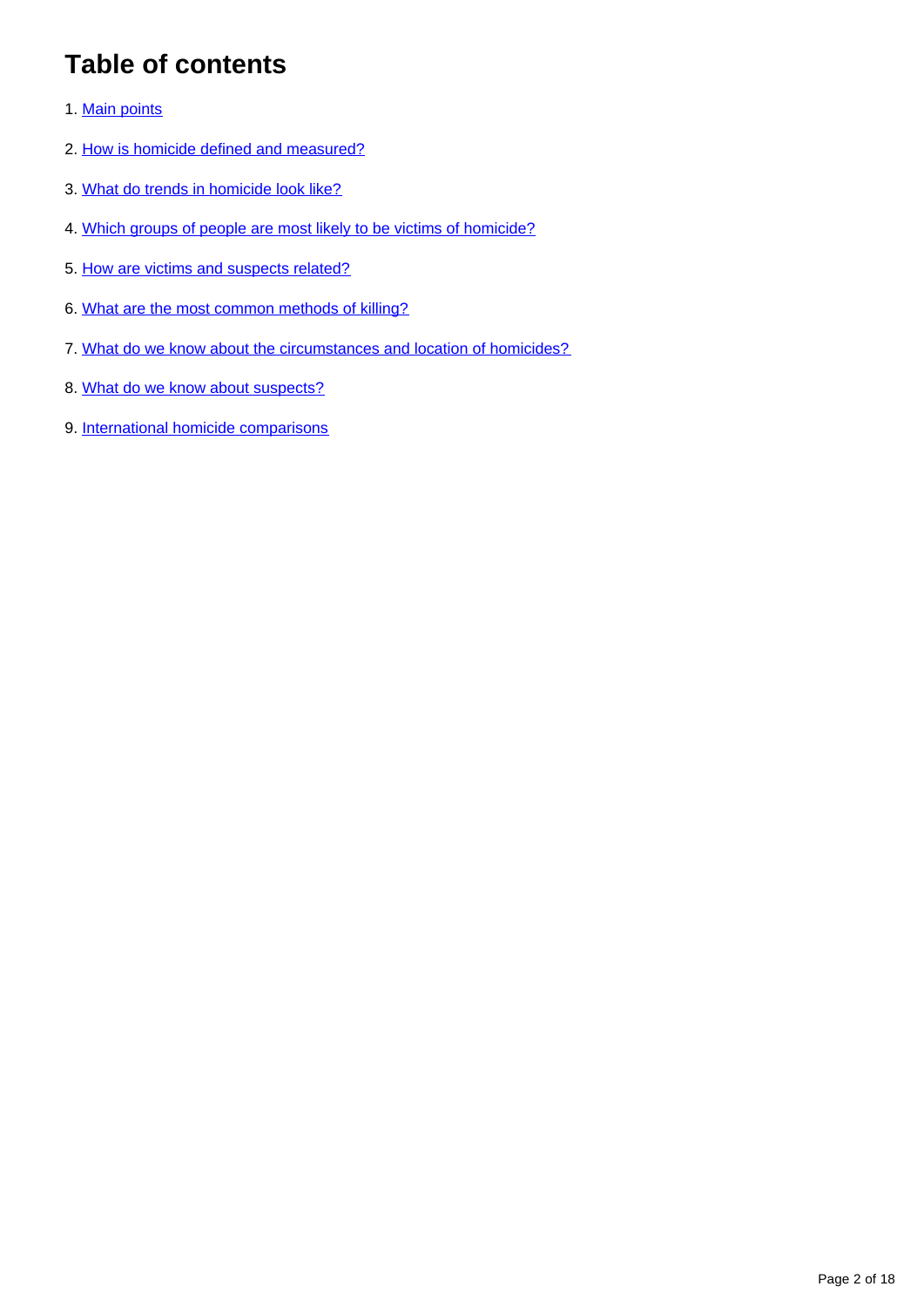## <span id="page-2-0"></span>**1 . Main points**

- There were 709 homicides in the year ending March 2017, 141 more (25% increase) than in the previous year, this includes the 96 cases of manslaughter that resulted from events at Hillsborough in 1989; excluding these the number of homicides increased by 8%.
- The number of male victims has increased at a faster rate than females in recent years with male victims of homicide increasing by 33% to 433 (excluding Hillsborough victims) from 325 in the year ending March 2015, ending a generally downward trend.
- The number of female homicide victims has remained broadly flat over the last five years (fewer than 200).
- There were 12 offences of homicide per million population in the year ending March 2017 (10 homicides per million population excluding Hillsborough victims).
- Excluding Hillsborough victims, the homicide rate for males (15 per million population) was more than twice that for females (6 per million population).
- Women were far more likely to be killed by partners or ex-partners (50% of female victims aged 16 and over compared with 3% of male victims aged 16 and over), whereas men were more likely to be killed by friends or acquaintances (32% of male victims aged 16 and over compared with 10% of female victims aged 16 and over).
- The most common method of killing was by knife or other sharp instrument with 215 victims killed in this way, accounting for 30% of homicides.

## <span id="page-2-1"></span>**2 . How is homicide defined and measured?**

The term "homicide" covers the offences of murder, manslaughter and infanticide  $1$ . Murder and manslaughter are common law offences that have never been defined by statute, although they have been modified by statute. In this article, the manslaughter category includes the offence of corporate manslaughter, which was created by the [Corporate Manslaughter and Corporate Homicide Act 2007](http://www.legislation.gov.uk/ukpga/2007/19/contents), which came into force on 6 April 2008. The offence of infanticide was created by the Infanticide Act 1922 and refined by the [Infanticide Act 1938](http://www.legislation.gov.uk/ukpga/Geo6/1-2/36) (section 1).

Data presented have been extracted from the Home Office Homicide Index, which contains detailed record-level information about each homicide recorded by police in England and Wales. It is continually updated with revised information from the police and the courts and, as such, is a richer source of data than the main recorded crime dataset<sup>2</sup>.

In accordance with the [Statistics and Registration Service Act 2007](http://www.legislation.gov.uk/ukpga/2007/18/contents), statistics based on the Home Office Homicide Index have been re-assessed against the Code of Practice for Official Statistics and found to meet the required standard for designation as National Statistics<sup>3</sup>. Further information on the interpretation of recorded crime data is provided in the [User Guide.](https://www.ons.gov.uk/peoplepopulationandcommunity/crimeandjustice/methodologies/crimeandjusticemethodology)

Homicide Index data are based on the year when the offence was recorded as a crime, not when the offence took place or when the case was heard in court. While in the vast majority of cases the offence will be recorded in the same year as it took place, this is not always the case. Caution is therefore needed when looking at longerterm homicide trend figures. For example: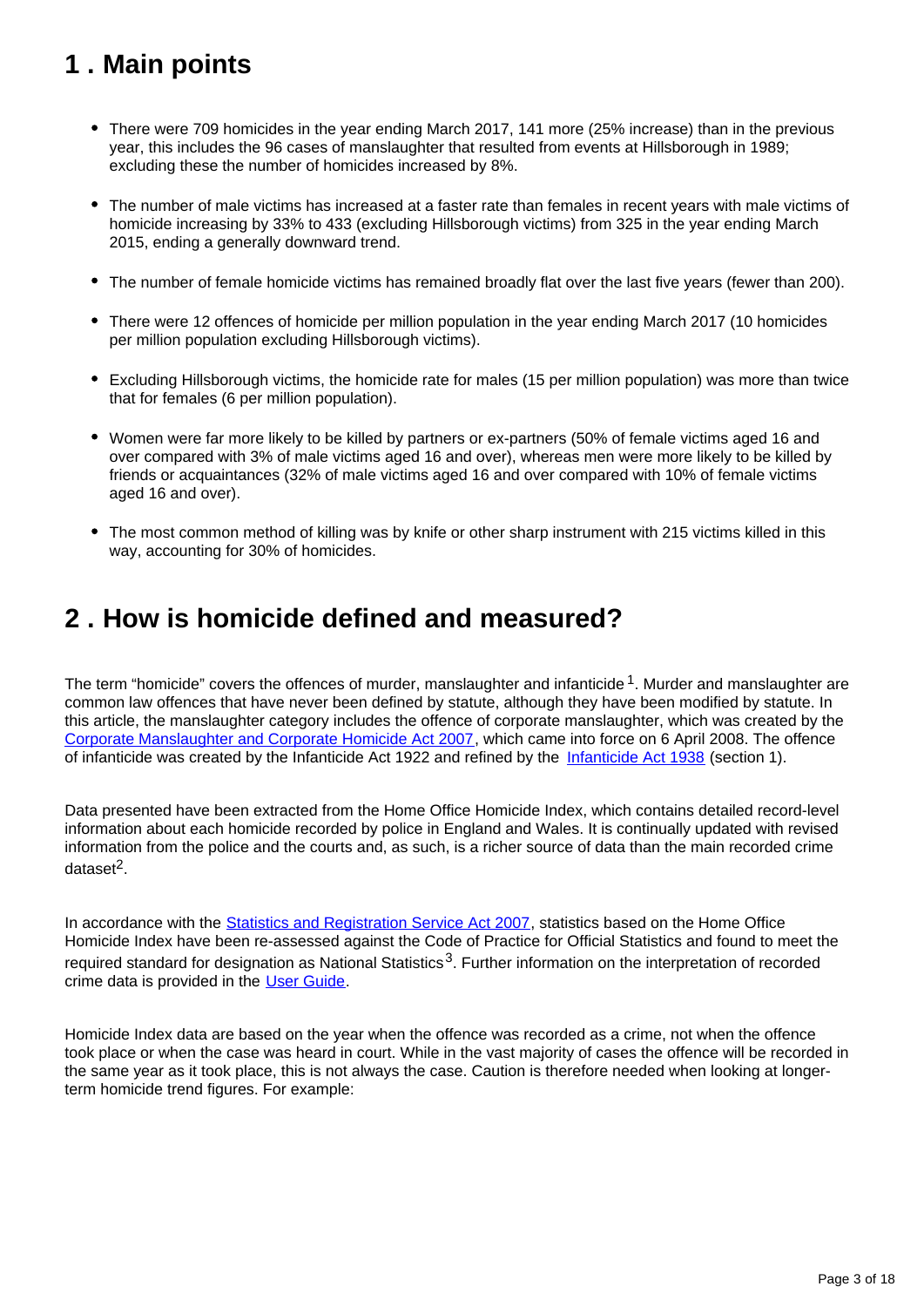- the 172 homicides attributed to Dr Harold Shipman as a result of Dame Janet Smith's inquiry took place over a long period of time but were all recorded by the police during the year ending March 2003
- the 96 deaths that occurred at Hillsborough in 1989 were recorded as manslaughters in the year ending March 2017 following the verdict of the Hillsborough Inquest in April 2016

Furthermore, where several people are killed by the same suspect, the number of homicides counted is the total number of victims killed rather than the number of incidents. For example, the victims of Derrick Bird are counted as 12 homicides rather than one incident in the year ending March 2011 data.

The data refer to the position as at 16 November 2017, when the Homicide Index database was "frozen" for the purpose of analysis<sup>4</sup>. The data will change as subsequent court hearings take place or as further information is received.

The circumstances surrounding a homicide may be complex and it can take time for cases to pass through the criminal justice system (CJS). Due to this, the percentage of homicides recorded in the year ending March 2017 (and, to a lesser extent, those recorded in earlier years) that have concluded at Crown Court is likely to show an increase when the next figures from the Homicide Index are published  $5$ . Conversely, the proportion of cases without suspects or with court proceedings pending is expected to decrease as police complete more investigations and as cases pass through the CJS (see "What do we know about suspects?" section for further details).

For the purposes of the Homicide Index, a suspect in a homicide case is defined as either:

- a person who has been arrested in respect of an offence initially classified as homicide  $6$  and charged with homicide, including those who were subsequently convicted
- a person who is suspected by the police of having committed the offence but is known to have died or committed suicide prior to arrest or being charged

Where there are multiple suspects in a homicide case they are categorised in the Homicide Index as either the principal suspect or a secondary suspect. There is only ever one principal suspect per homicide victim. If there is any conviction information available then the suspect with the longest sentence or most serious conviction is determined to be the principal suspect. In the absence of any court outcome, the principal suspect is either the person considered by the police to be the most involved in the homicide or the suspect with the closest relationship to the victim.

As more than one person can be convicted for a single homicide, the number of people convicted will not necessarily be the same as the number of victims recorded. However, if the outcome of only the principal suspect in each case is examined (that is, one suspect per victim), this can provide a more direct comparison to the case outcome of each homicide.

## **Notes for: How is homicide defined and measured?**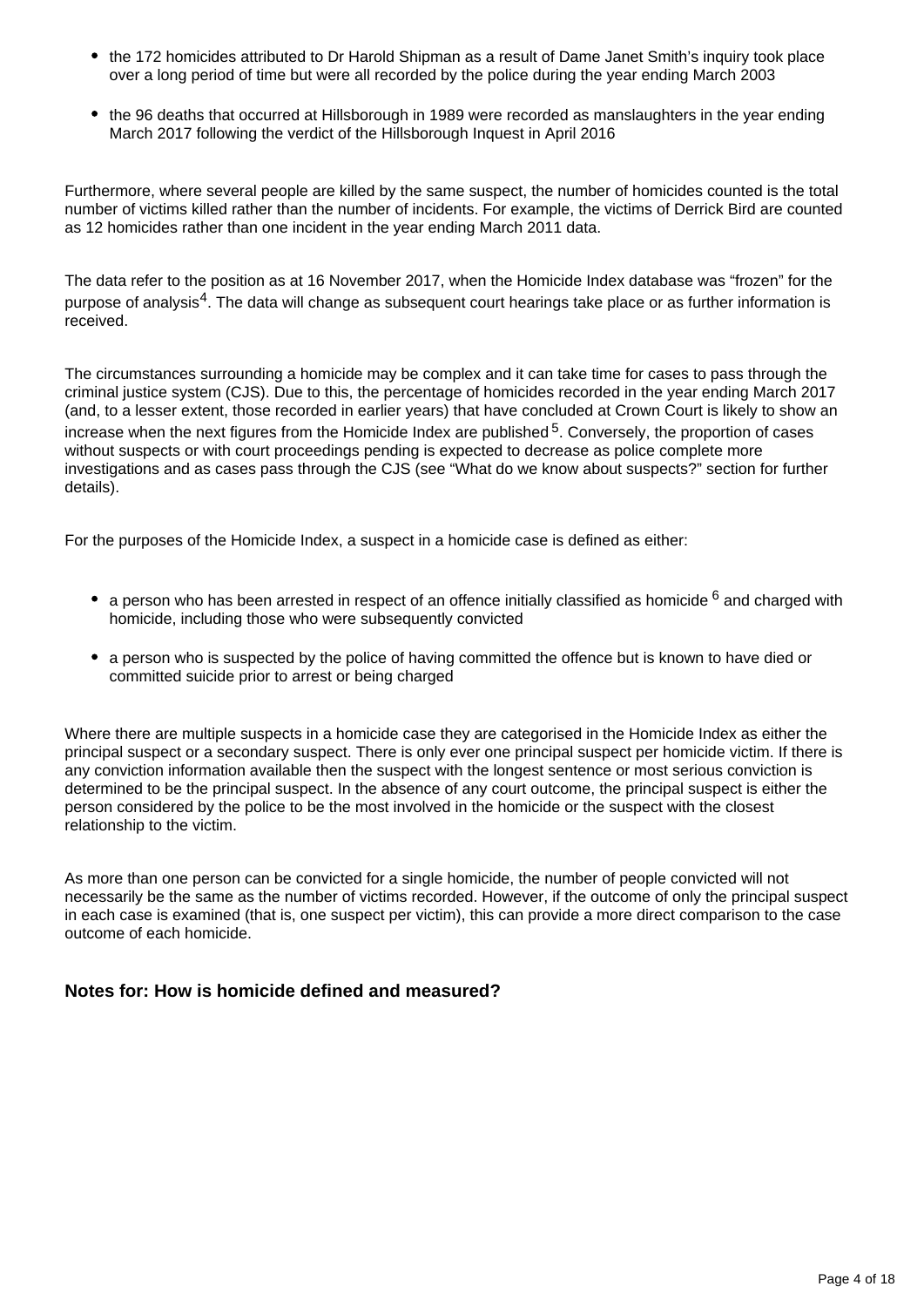- 1. Infanticide is defined as the killing of a baby under one year old by their mother while the balance of her mind was disturbed as a result of giving birth.
- 2. For example, when the police initially record an offence as a homicide it remains classified as such unless the police or courts decide that a lesser offence, or no offence, took on the Homicide Index as "no longer recorded" but may remain in the main police recorded crime collection as a homicide place. The offence would be reclassified.
- 3. The letter of confirmation can be found on the **[UK Statistics Authority](https://www.statisticsauthority.gov.uk/publication/statistics-on-crime-in-england-and-wales-2/)** website.
- 4. The Homicide Index is continually updated with revised information from the police as investigations continue and as cases are heard by the courts. The version used for analysis does not accept updates after it is "frozen" to ensure the data do not change during the analysis period. See Section 3.1 of the User [Guide](https://www.ons.gov.uk/peoplepopulationandcommunity/crimeandjustice/methodologies/crimeandjusticemethodology) for more information.
- 5. In the year ending March 2016, an exercise was carried out with the National Confidential Inquiry at the University of Manchester and Greater Manchester Police to update the Homicide Index with missing CJS outcomes. This led to a decrease in the number of homicides with pending or in progress cases, and a corresponding increase in final outcomes. This exercise was not carried out this year; therefore, homicide cases for the year ending March 2017 will have a higher number of pending or in progress cases.
- 6. The homicide may no longer be recorded as such if all the suspects were acquitted.

## <span id="page-4-0"></span>**3 . What do trends in homicide look like?**

When the police initially record an offence as a homicide it remains classified as such unless the police or courts decide that a lesser offence, or no offence, took place.

In all, 719 deaths were initially recorded as homicides by the police in the year ending March 2017 and by 16 November 2017, 10 were no longer recorded as homicides  $1$ , giving a total of 709 offences currently recorded as homicide. This is 141 more (25% increase) than in the previous year ([Appendix Table 1](https://www.ons.gov.uk/peoplepopulationandcommunity/crimeandjustice/datasets/appendixtableshomicideinenglandandwales)). However, the 709 homicides recorded in the year ending March 2017 includes the 96 cases of manslaughter that resulted from events at Hillsborough in 1989; excluding these cases, the number of homicides increased by 8% (from 568 to 613). Drivers of this increase are explored in later sections.

To put the number of homicides in context, incidence rates show the volume of offences as a proportion of the resident population. The incidence rate for homicide remains relatively low, with 12.1 homicides recorded per million population during the year ending March 2017. Excluding the 96 Hillsborough cases, the rate is 10.5 homicides per million population, slightly higher than the previous year (9.8 homicides per million population).

Historically, the number of homicides increased from around 300 per year in the early 1960s to over 800 per year in the early years of this century, which was at a faster rate than population growth over the same period. However, to the year ending March 2015, the volume of homicides has generally decreased while the population of England and Wales has continued to grow.

Figure 1 shows that in the latest two years, the number of homicides has begun to increase, but the homicide rate for the year ending March 2017 was still 20% lower than 10 years ago (13.2 homicides per million population compared with 10.5 homicides per million population – excluding Hillsborough).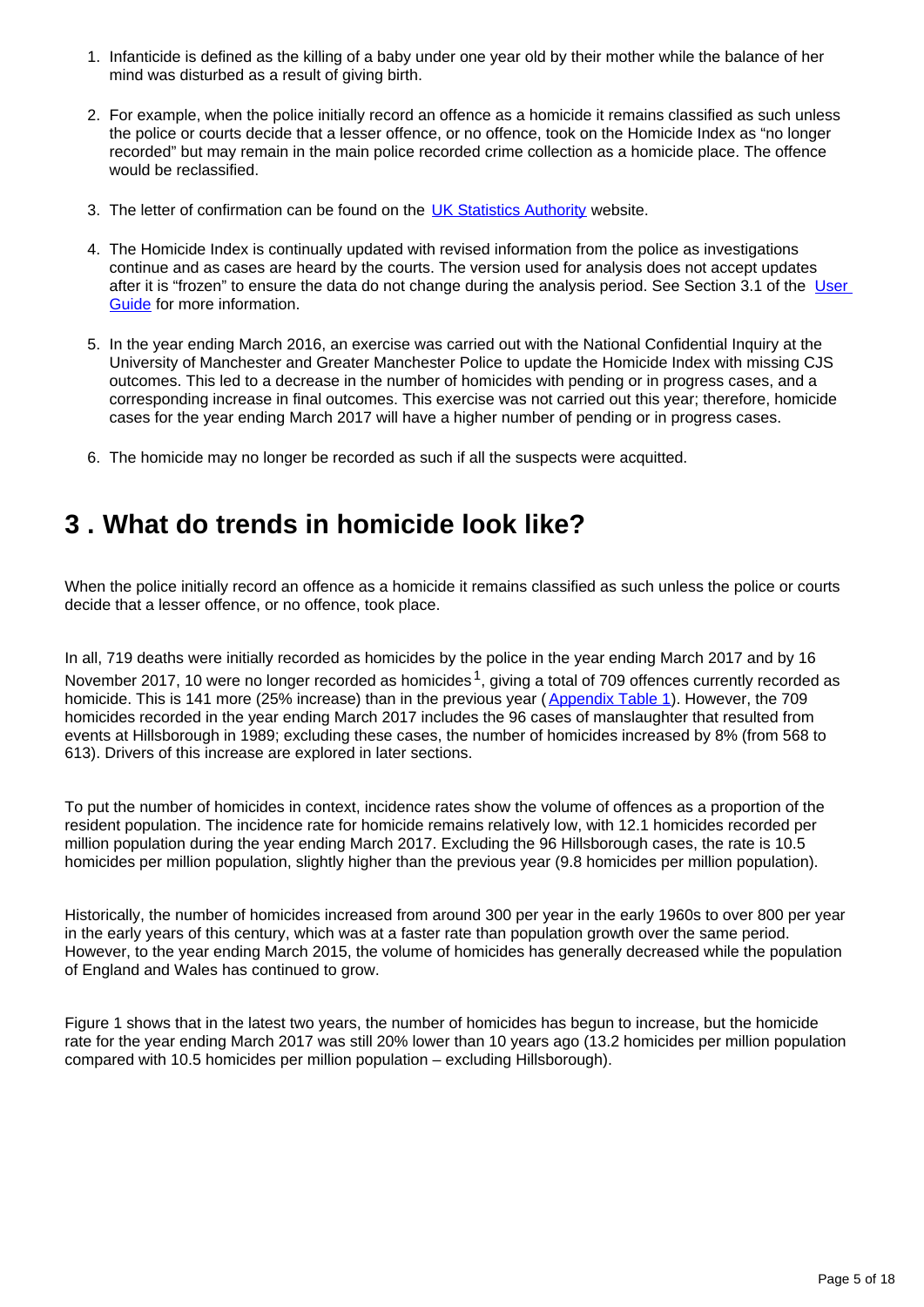### **Figure 1: Incidence rate per million population for homicide offences currently recorded by the police in England and Wales**

#### **Year ending December 1967 to year ending March 2017**

Figure 1: Incidence rate per million population for homicide offences currently recorded by the police in England and Wales

Year ending December 1967 to year ending March 2017



#### **Source: Homicide Index, Home Office**

**Notes:**

- 1. Year ending December 1987 includes 15 victims of Michael Ryan.
- 2. Year ending March 2001 includes 58 Chinese nationals who suffocated in a lorry on the way into the UK.
- 3. Year ending March 2003 includes 172 victims of Dr Harold Shipman.
- 4. Year ending March 2004 includes 20 cockle pickers who drowned in Morecambe Bay.
- 5. Year ending March 2006 includes 52 victims of the 7 July London bombings.
- 6. Year ending March 2011 includes 12 victims of Derrick Bird.

Compared with other offences, homicides are relatively low-volume and year-on-year variations need to be interpreted with some caution. However, a statistical analysis of trends<sup>2</sup> shows the number of homicide incidents recorded in the year ending March 2017 was not statistically significantly different at the 95% level compared with the previous year, but was significantly higher compared with the year ending March 2015 (see Appendix Table [23](https://www.ons.gov.uk/peoplepopulationandcommunity/crimeandjustice/datasets/appendixtableshomicideinenglandandwales)).

More up-to-date figures on homicide from the main recorded crime return are published as part of the quarterly [ONS Crime statistics in England and Wales series](https://www.ons.gov.uk/peoplepopulationandcommunity/crimeandjustice).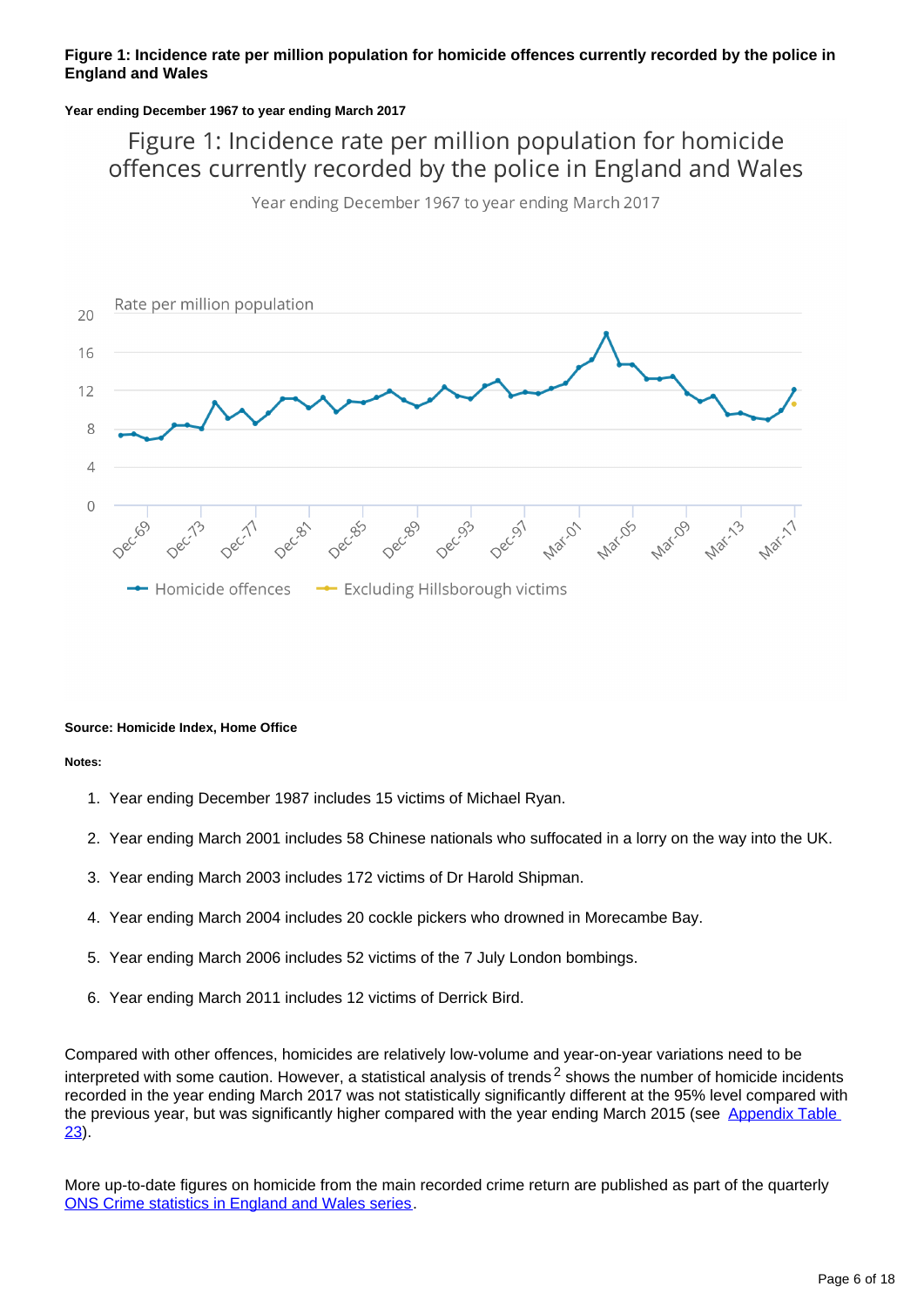## **Notes for: What do trends in homicide look like?**

- 1. For example, following further investigation the police determined that the case was a suicide not a homicide.
- 2. Further information on the methodology can be found in Section 11 of the Homicide chapter of Focus on [violent crime and sexual offences, England and Wales: year ending March 2016](https://www.ons.gov.uk/peoplepopulationandcommunity/crimeandjustice/compendium/focusonviolentcrimeandsexualoffences/yearendingmarch2016/homicide) .

## <span id="page-6-0"></span>**4 . Which groups of people are most likely to be victims of homicide?**

As previously discussed, there were 96 deaths that occurred at Hillsborough in 1989 that were recorded as manslaughters in the year ending March 2017 following the verdict of the Hillsborough Inquest in April 2016. Of the 96 Hillsborough manslaughter victims recorded in the year ending March 2017, 89 were male and 7 were female. The majority of victims (67) were aged between 16 and 34 years; there were 10 victims under the age of 16 years and 13 victims who were aged 35 years or older. As the majority of victims were male and in the younger age groups, to analyse the latest trends on a comparable basis, the Hillsborough victims have been removed from the analysis.

## **Sex**

The majority of homicide victims were male in the year ending March 2017 (71%, 433 victims) and 29% were female (180 victims).

Trends in homicide have been driven by changes in the level of male victims rather than female victims over the last 50 years. In the 1960s, the proportion of homicide victims was fairly evenly split between male and female victims. However, while the number of female victims of homicide tended to fluctuate between 200 and 250 a year  $1$  from the 1960s until the year ending March 2011, the number of male victims increased from similar numbers to an average of around 550 a year between the years ending March 2001 to March 2005.

Since then, a fall in male homicide victims has driven the downward trend in homicide, to 325 in the year ending March 2015, the lowest number of male victims in a quarter of a century. However, in the last two years (to year ending March 2017), the number of male victims has increased at a faster rate than females, with male victims of homicide increasing by 33% to 433 (excluding Hillsborough victims). In contrast, the number of female homicide victims has remained broadly flat over the last five years (fewer than 200) (Figure 2).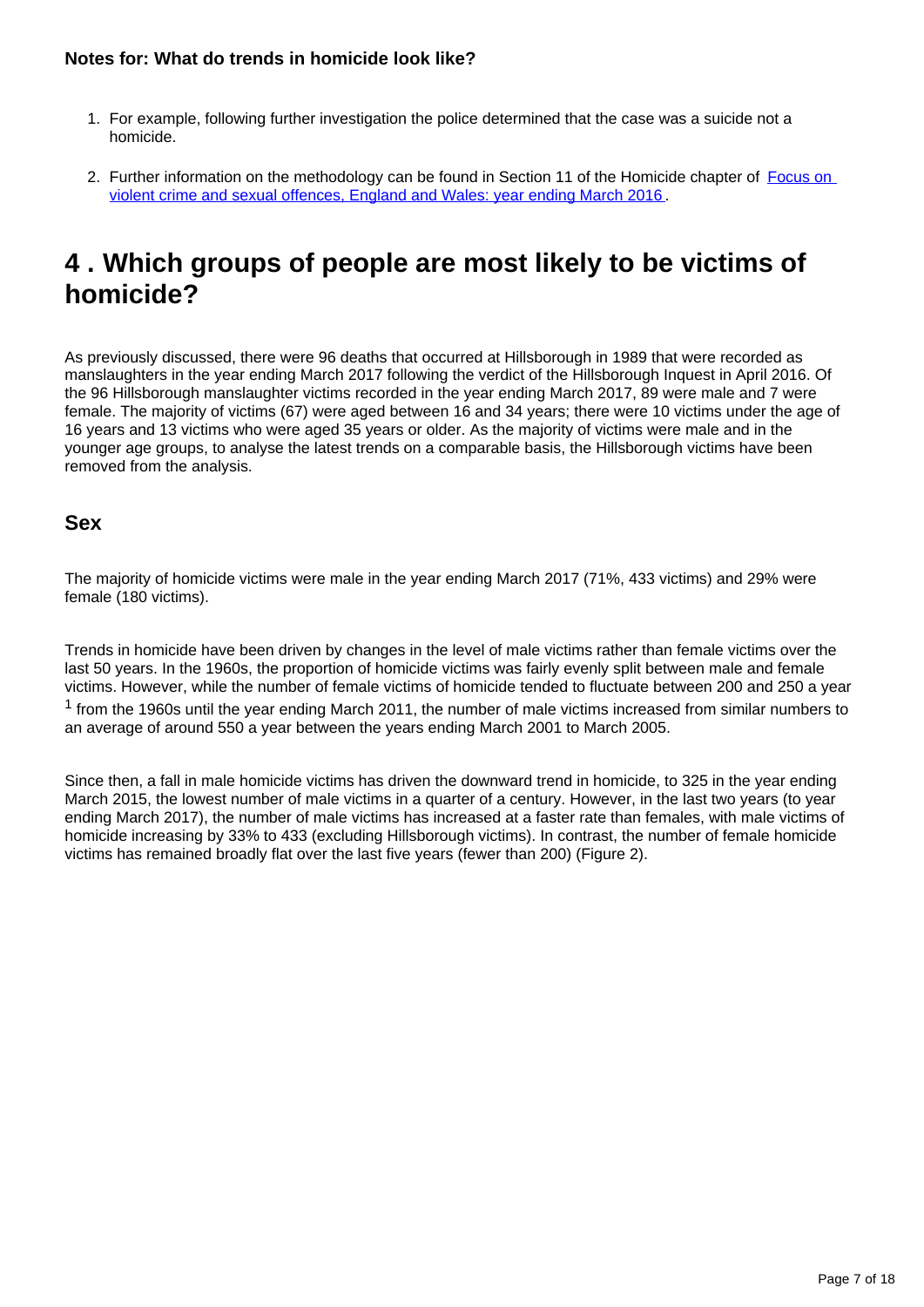### **Figure 2: Homicide offences currently recorded by the police in England and Wales, by sex of victim, (excluding Hillsborough victims)**

### **Year ending March 1997 to year ending March 2017**

## Figure 2: Homicide offences currently recorded by the police in England and Wales, by sex of victim, (excluding Hillsborough victims)



#### **Source: Homicide Index, Home Office**

**Notes:**

- 1. Year ending March 2003 includes 42 male and 130 female victims of Dr Harold Shipman.
- 2. Year ending March 2012 includes one victim with unknown gender.
- 3. Year ending March 2015 includes one victim with unknown gender.
- 4. Year ending March 2016 includes one victim with unknown gender.
- 5. Year ending March 2017 excludes 89 male and 7 female victims of Hillsborough.

The homicide rate for males (15 per million population) was more than twice that for females (6 per million population), a pattern that is consistent with previous years (see [Appendix Tables 3 and 4\)](https://www.ons.gov.uk/peoplepopulationandcommunity/crimeandjustice/datasets/appendixtableshomicideinenglandandwales). However, it should be noted that the nature of homicides differs between men and women, as discussed in the "How are victims and suspects related?" section of this article.

## **Age**

Figure 3 shows that the most common age group for victims of homicides recorded in the year ending March 2017 was 35 to 44 years (119 victims), closely followed by 25 to 34 years (113 victims) and 16 to 24 years (104 victims).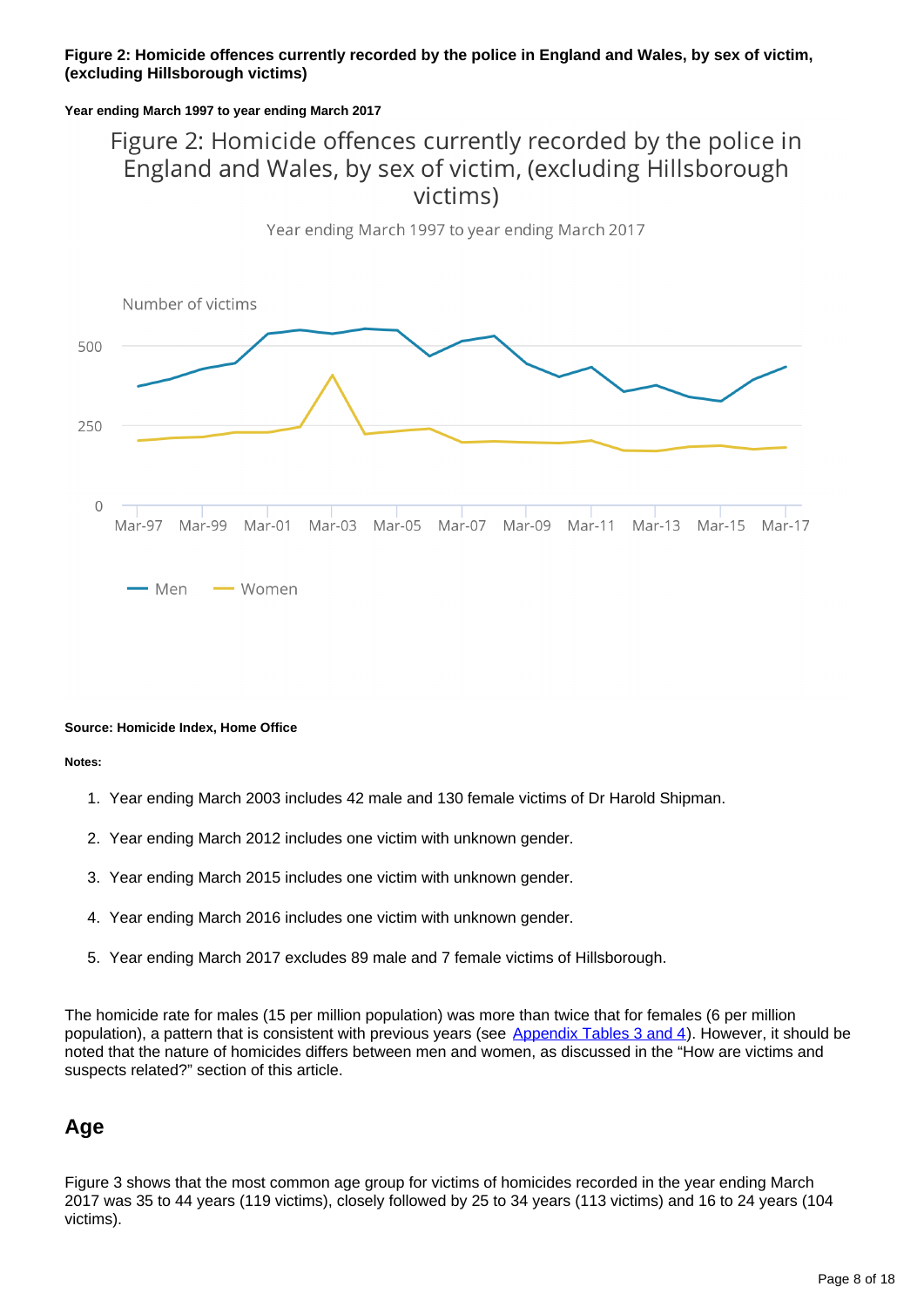As in previous years, children under the age of one have the highest rate of homicide (36 per million population), along with males aged 16 to 24 years (25 per million population). (See [Appendix Table 4.](https://www.ons.gov.uk/peoplepopulationandcommunity/crimeandjustice/datasets/appendixtableshomicideinenglandandwales))

Homicide victims aged under 16 years and aged 16 to 24 years had the largest volume increases for the year ending March 2017 compared with the previous year. Victims aged under 16 years increased by more than 50% to 58 from 37, although there can be a lot of variation in this number from year-to-year (Figure 3). Victims aged 16 to 24 years increased by one-fifth (20%, 87 to 104) following a relatively flat period; this increase was driven by a rise in male victims.

Male victims aged 55 to 64 years increased by almost 50% compared with the previous year (from 34 to 50). The only age group for female victims to see a noticeable increase was those aged 35 to 44 years, increasing by 40% (from 30 to 42, Figure 3).

### **Figure 3: Homicide offences currently recorded by the police in England and Wales, by age of victim, (excluding Hillsborough victims)**

### **Year ending March 2007 to year ending March 2017**

Figure 3: Homicide offences currently recorded by the police in England and Wales, by age of victim, (excluding Hillsborough victims)

Year ending March 2007 to year ending March 2017



**Source: Homicide Index, Home Office**

## **Notes for: Which groups of people are most likely to be victims of homicide?**

1. There are occasional years where the number of female victims has been higher than 250.

## <span id="page-8-0"></span>**5 . How are victims and suspects related?**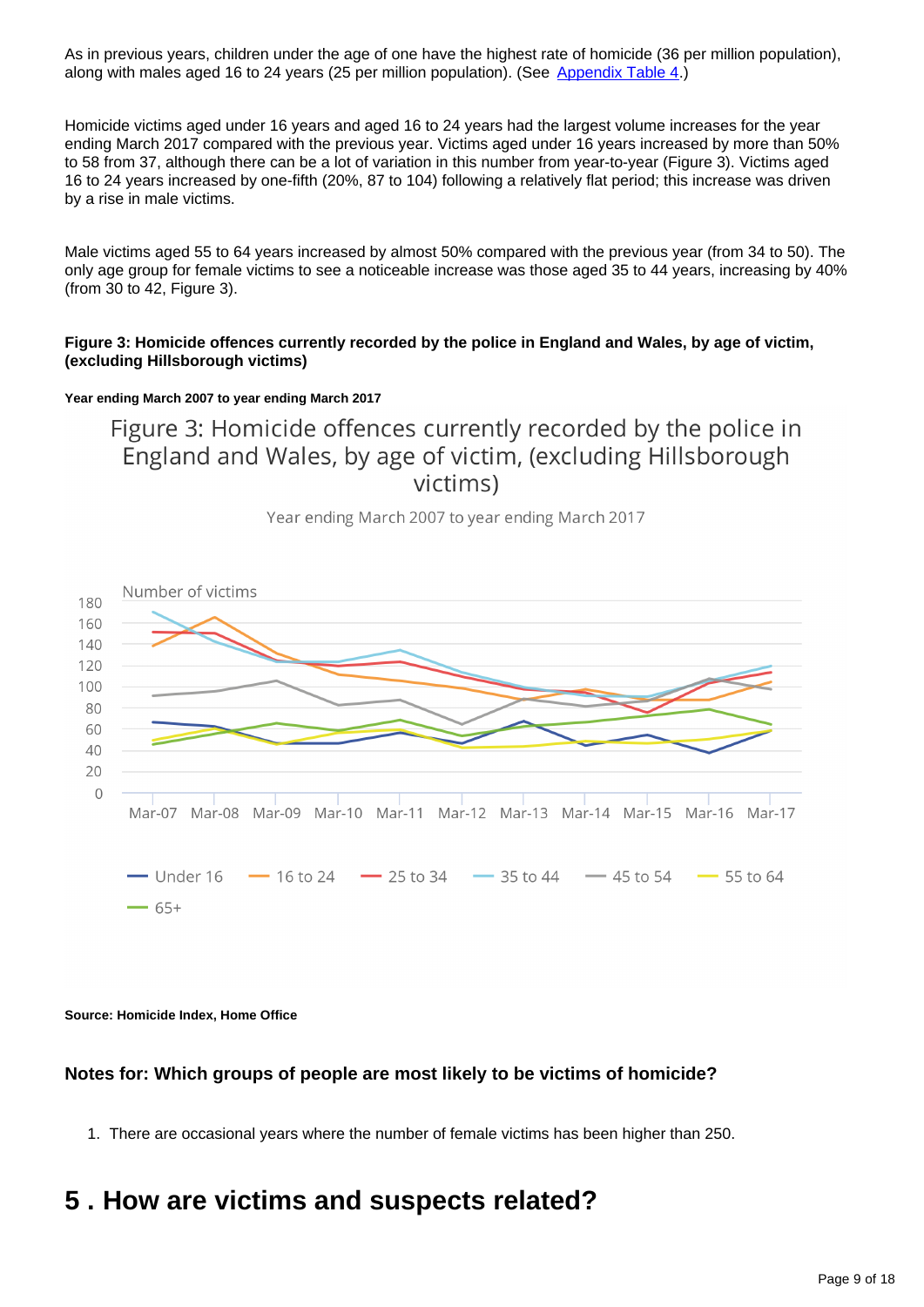## **Adult victims**

There were large differences in the victim-suspect relationship between men and women. Half of female adult victims aged 16 and over were killed by their partner or ex-partner  $1$  (82 homicides) in the year ending March 2017. In contrast, only 3% of male victims aged 16 and over were killed by their partner or ex-partner (13 offences, see [Appendix Table 9](https://www.ons.gov.uk/peoplepopulationandcommunity/crimeandjustice/datasets/appendixtableshomicideinenglandandwales) and Figure 4).

Male adults were most likely to be killed by a friend or acquaintance, with around one-quarter (24%, 112 victims) killed by such people in the year ending March 2017. Female victims were less likely to be killed by a friend or acquaintance (10%, 16 offences).

Around one-fifth of adult male victims (104 males, 22%) were killed by strangers, compared with around one in eleven female victims (14 females, 9%).

The percentage of male victims with no suspect identified is higher than for previous years (23% excluding victims from the Hillsborough disaster), but this figure is likely to fall as police continue their investigations.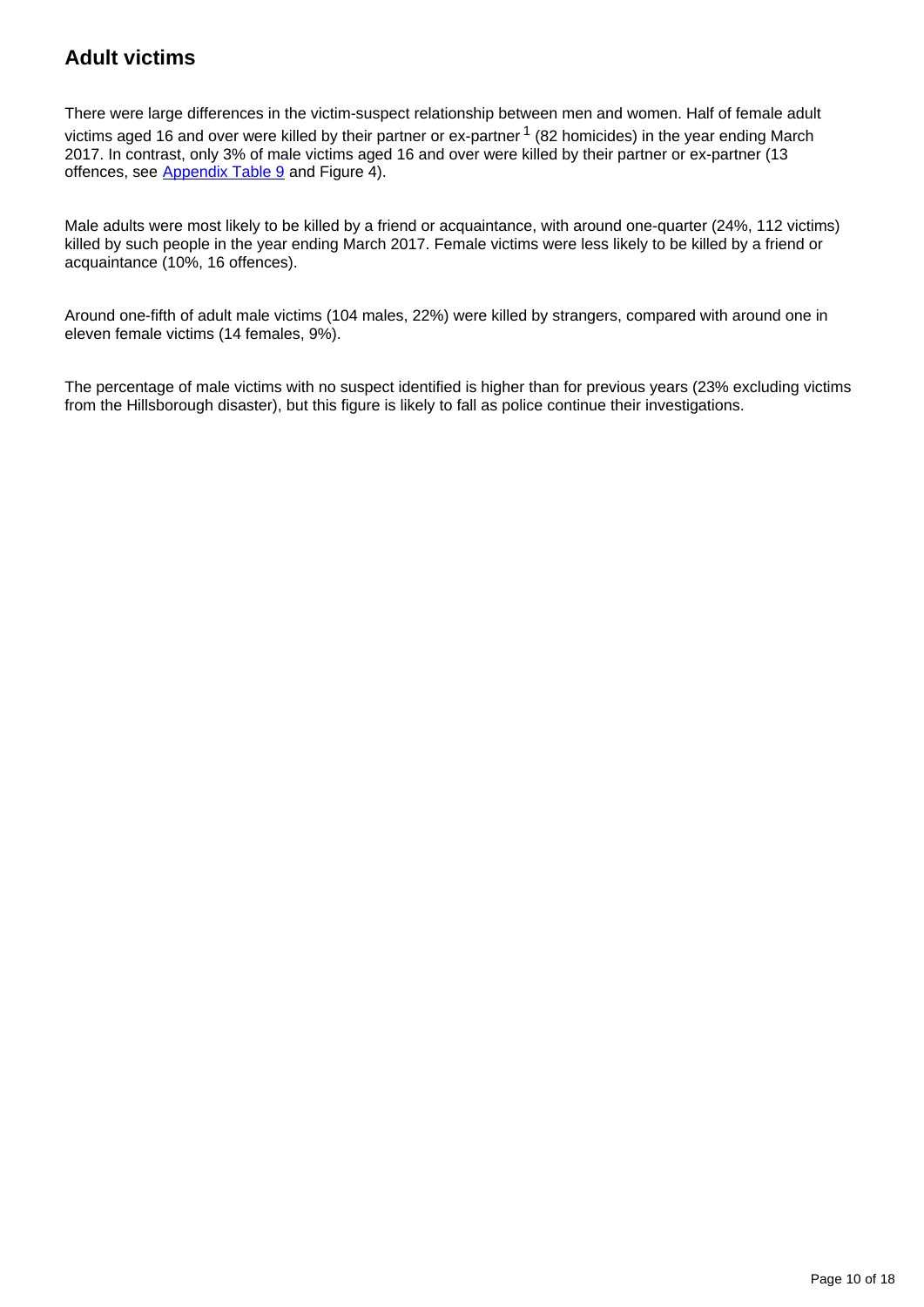### **Figure 4: Relationship of homicide victims aged 16 and over to principal suspect, by sex of victim, year ending March 2017**

### **England and Wales**

## Figure 4: Relationship of homicide victims aged 16 and over to principal suspect, by sex of victim, year ending March 2017



England and Wales

#### **Source: Homicide Index, Home Office**

#### **Notes:**

- 1. Partner or ex-partner includes adulterous relationship, boyfriend or girlfriend, common-law spouse or cohabiting partner, ex-spouse, ex-common-law spouse or ex-cohabiting partner, ex-boyfriend or exgirlfriend, spouse (including civil partner).
- 2. Includes 89 male and 7 female victims of Hillsborough without a suspect.

## **Child victims**

The majority of victims aged under 16 years were killed by a parent or step-parent (42%, 29 offences, see [Appendix Table 10](https://www.ons.gov.uk/peoplepopulationandcommunity/crimeandjustice/datasets/appendixtableshomicideinenglandandwales)). Proportionally few homicides of those aged under 16 years were committed by strangers (4%, 3 offences). As of 16 November 2017, there were 28 victims aged under 16 years (41%) for whom no suspect had been identified. This number is likely to fall as police investigations continue.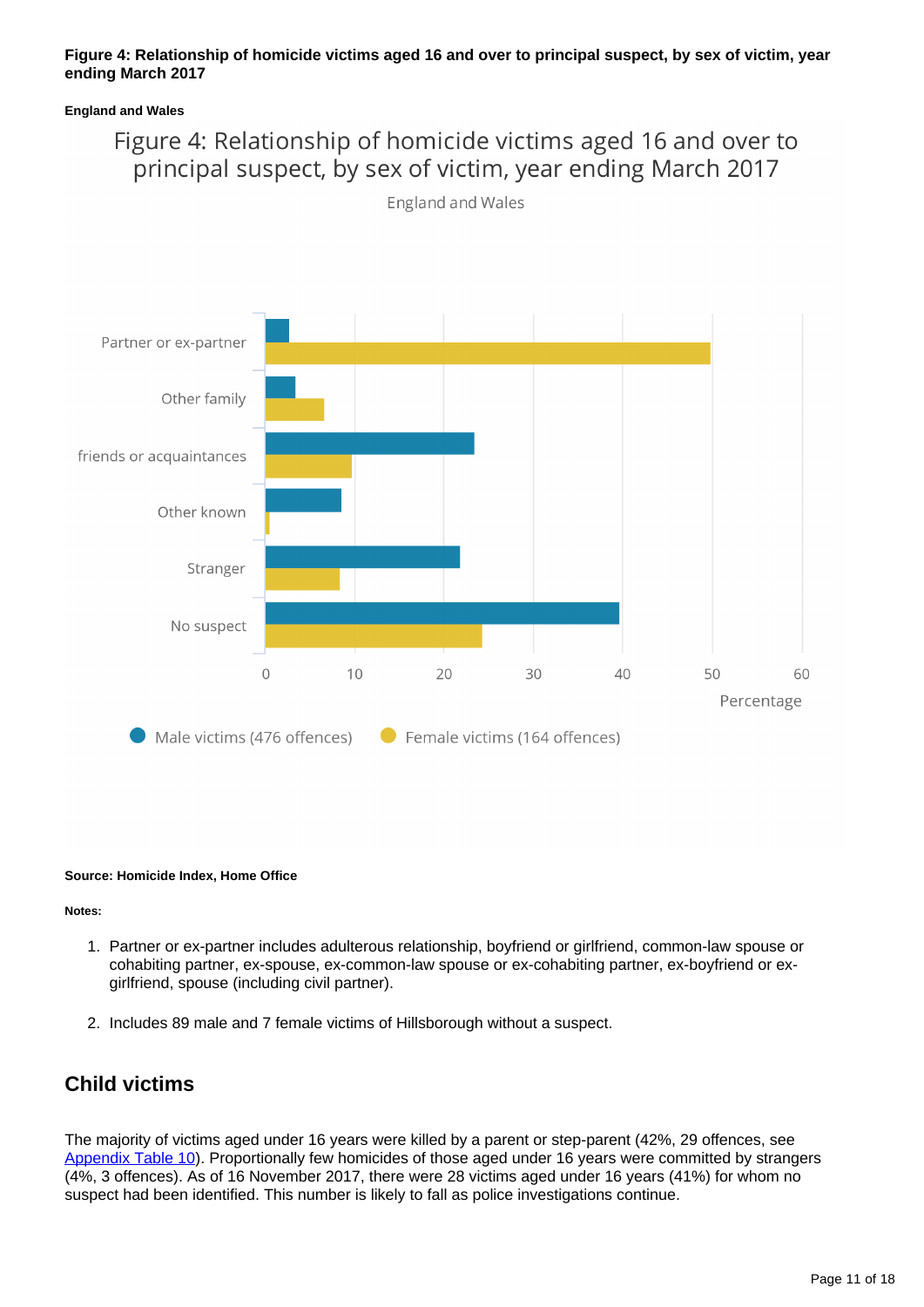1. Changes have been made to the categorisation of the relationship of the victim to the suspect. The new categories better reflect the nature of the relationship. Emotional rival and lover's spouse have been moved from the "partner or ex-partner" category to "other known". Carer, health worker or patient and customer client have been moved from "stranger" to "other known".

## <span id="page-11-0"></span>**6 . What are the most common methods of killing?**

As in previous years, the most common method of killing for both male and female victims was by a knife or other sharp instrument, with 215 such homicides (30% of the total) recorded in the year ending March 2017 (see [Appendix Table 5](https://www.ons.gov.uk/peoplepopulationandcommunity/crimeandjustice/datasets/appendixtableshomicideinenglandandwales)). This is a similar number to the previous year (212), but an increase of 16% compared with the year ending March 2015.

There were 164 male victims of knife or other sharp instrument homicides, the highest number since the year ending March 2009 (180). In contrast, the number of female victims was 51, the lowest number in ten years (79 in the year ending March 2007). Male victims aged 16 to 24 years and 35 to 44 years have seen the biggest increases over the last year, with both groups having 10 more homicides than in the year ending March 2016 (see [Appendix Table 6](https://www.ons.gov.uk/peoplepopulationandcommunity/crimeandjustice/datasets/appendixtableshomicideinenglandandwales)).

Victims of the Hillsborough disaster were included in the "strangulation or asphyxiation" category in the year ending March 2017, leading this to be the second most common method of killing (134 homicides). If these cases are removed, the second most common method of killing was "kicking or hitting", accounting for 116 homicides (16% of the total), a proportion that has remained roughly one-fifth over the last decade. The majority (84%) of those killed in this way were male victims.

There were 32 homicide victims killed by shooting in the year ending March 2017, that is seven more than the previous year and 11 more than the year ending March 2015. However, shooting offences are still 45% below the level seen a decade ago.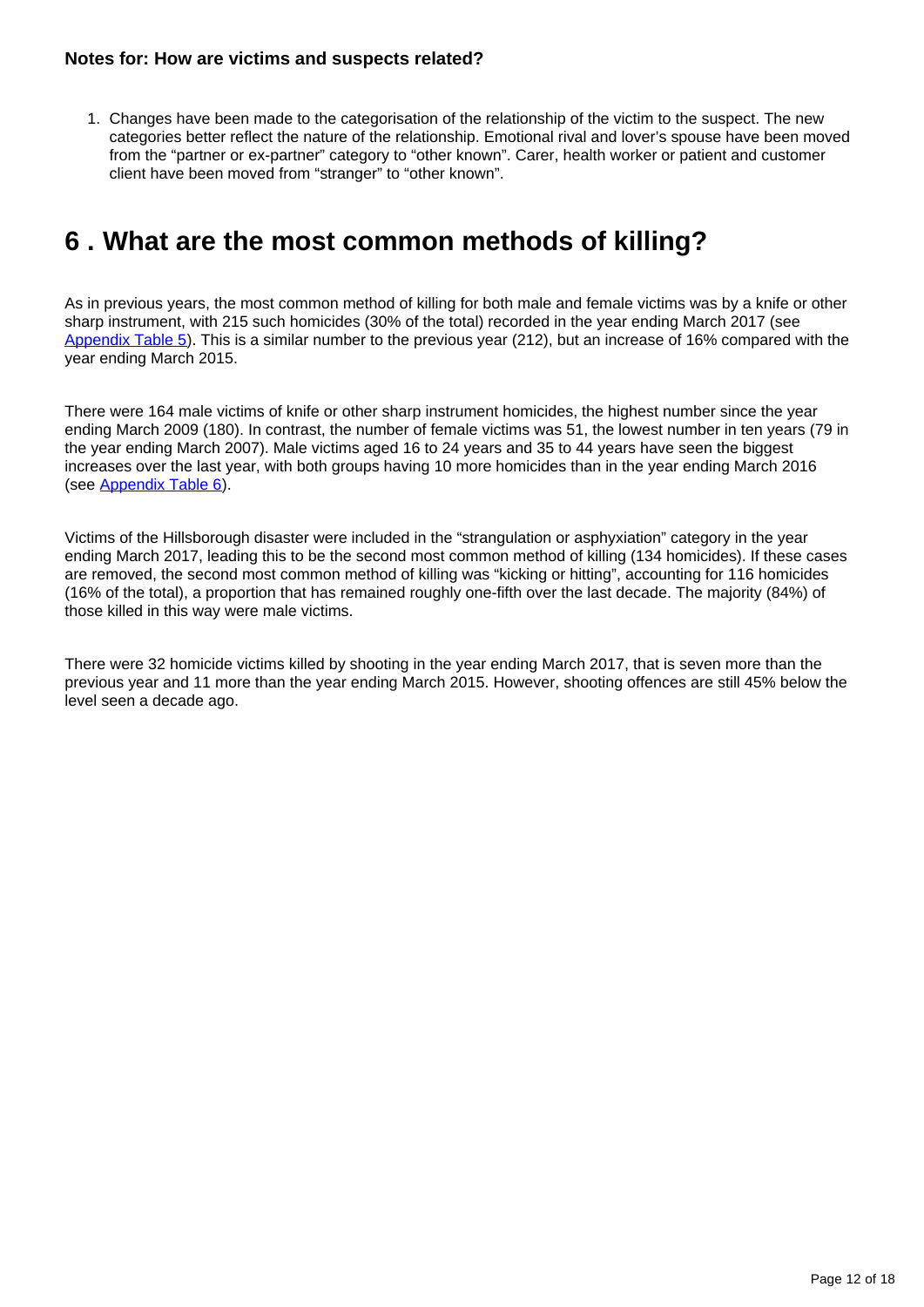### **Figure 5: Offences currently recorded as homicide by apparent method of killing and sex of victim, year ending March 2017**

### **England and Wales**

## Figure 5: Offences currently recorded as homicide by apparent method of killing and sex of victim, year ending March 2017

England and Wales



#### **Source: Homicide Index, Home Office**

**Notes:**

- 1. "Other" includes all other apparent methods and where method is unknown.
- 2. 'Strangulation, asphyxiation' includes 96 victims from the Hillsborough disaster.

More detailed information on knife crime and offences involving a firearm can be found in [the weapons tables](https://www.ons.gov.uk/peoplepopulationandcommunity/crimeandjustice/datasets/offencesinvolvingtheuseofweaponsdatatables).

## <span id="page-12-0"></span>**7 . What do we know about the circumstances and location of homicides?**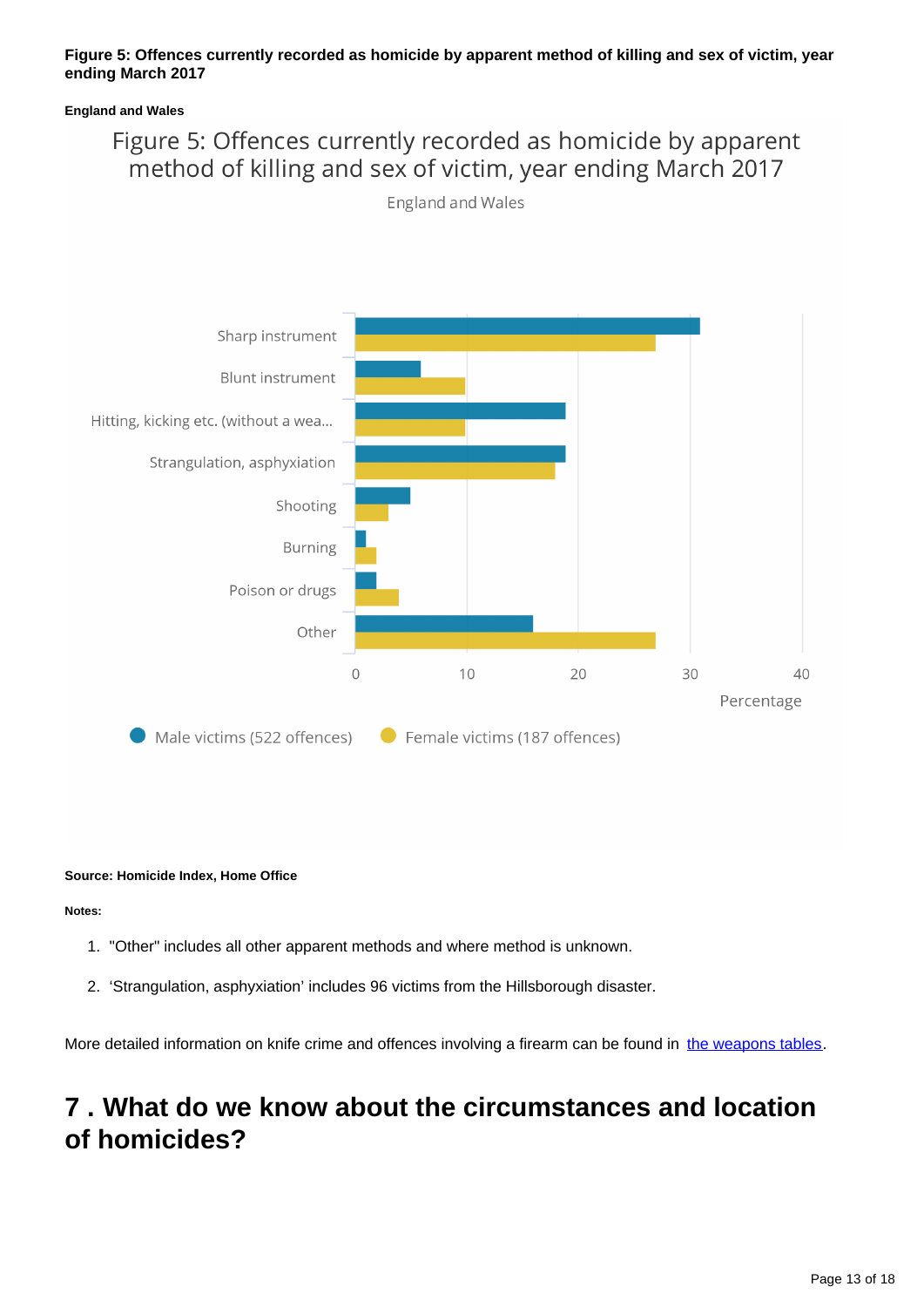## **Circumstances of homicides**

The latest figures show 4 in 10 (40%, 281 offences) of all homicide cases resulted from a quarrel, a revenge attack or a loss of temper. This is a slightly lower proportion compared with the previous year, but this is because of a large increase in the "other circumstances" category due to the victims of the Hillsborough disaster. The proportion of homicide cases that resulted from a quarrel, a revenge attack or loss of temper was higher where the principal suspect was known to the victim (60%), compared with when the suspect was unknown to the victim (22%); there was little difference between men and women (see [Appendix Table 11\)](https://www.ons.gov.uk/peoplepopulationandcommunity/crimeandjustice/datasets/appendixtableshomicideinenglandandwales).

Furtherance of theft or gain accounted for 3% of homicides (24 offences), while 3% of homicides (23 offences)<sup>1</sup> occurred during irrational acts. As at 16 November 2017, the apparent circumstances were not known for 21% of homicides (146 offences) recorded in the year ending March 2017 (see [Appendix Table 11\)](https://www.ons.gov.uk/peoplepopulationandcommunity/crimeandjustice/datasets/appendixtableshomicideinenglandandwales). This figure is likely to decrease as the police carry out further investigations.

## **Location of homicides**

Female and male victims were most likely to be killed in or around a house, dwelling or residential home. Around three-quarters of female victims (77%, 144 offences for year ending March 2017) were killed in this location, this compares with 38% of male homicides (199). Around one-fifth (21%) of male homicides took place in a street, path or alleyway (108 offences) compared with only 6% of female homicides (12 offences). These patterns reflect differing victim-suspect relationships.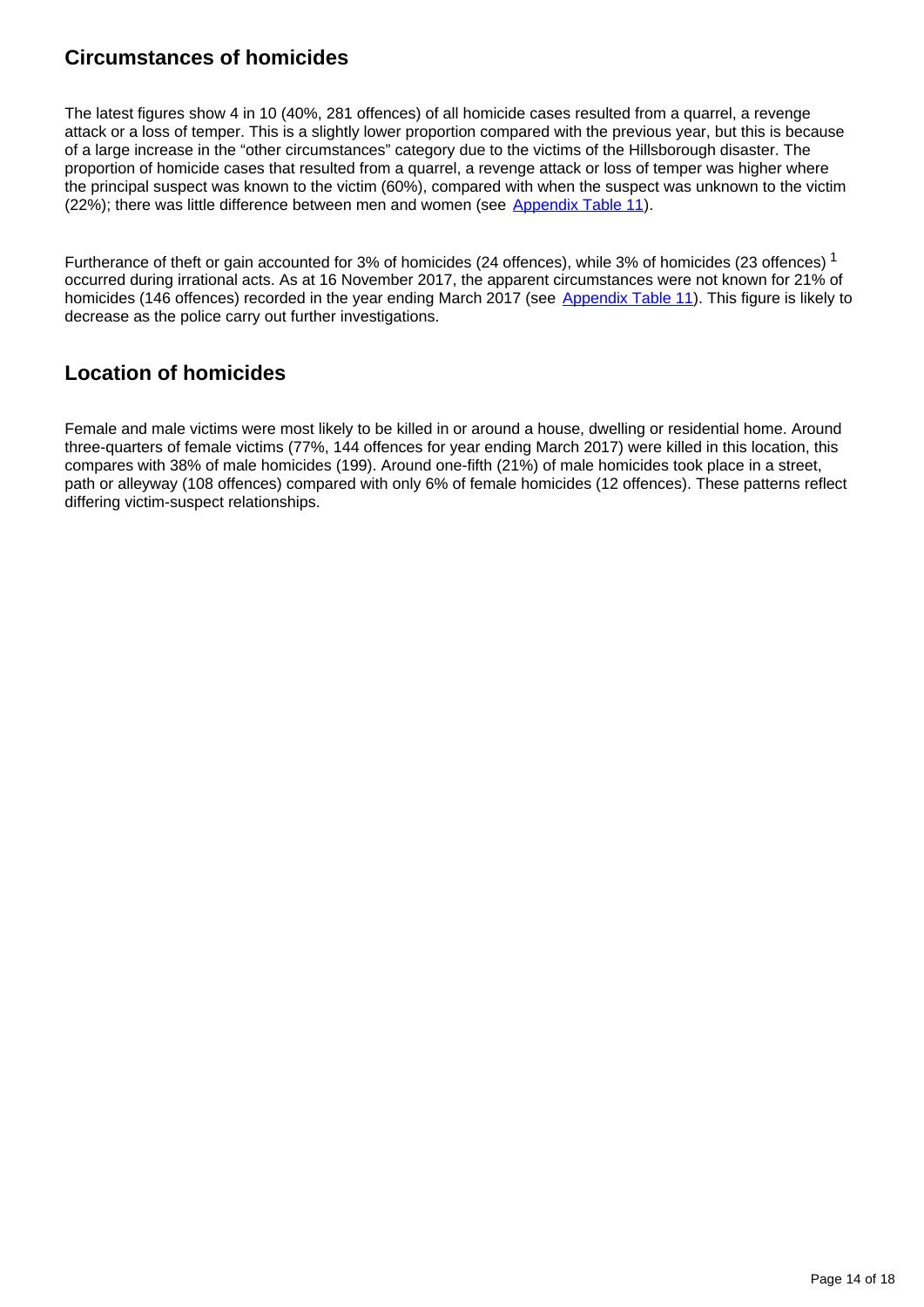### **Figure 6: Offences currently recorded as homicide by location of homicide and sex of victim, year ending March 2017**

### **England and Wales**

## Figure 6: Offences currently recorded as homicide by location of homicide and sex of victim, year ending March 2017

England and Wales



#### **Source: Homicide Index, Home Office**

#### **Notes:**

- 1. "House, dwelling (in and around)" includes residential homes.
- 2. "Other" includes all other locations including unknown.

### **Notes for: What do we know about the circumstances and location of homicides?**

1. These figures for irrational acts do not account for all homicides committed by mentally disturbed people, as offences with an apparent motive (for example, during a quarrel or robbery) are instead included under the respective circumstance. Higher overall totals for homicides committed by mentally disturbed people are quoted elsewhere in the National Confidential Inquiry into Suicide and Homicide by People with Mental [Illness](http://www.bbmh.manchester.ac.uk/cmhs/research/centreforsuicideprevention/nci/).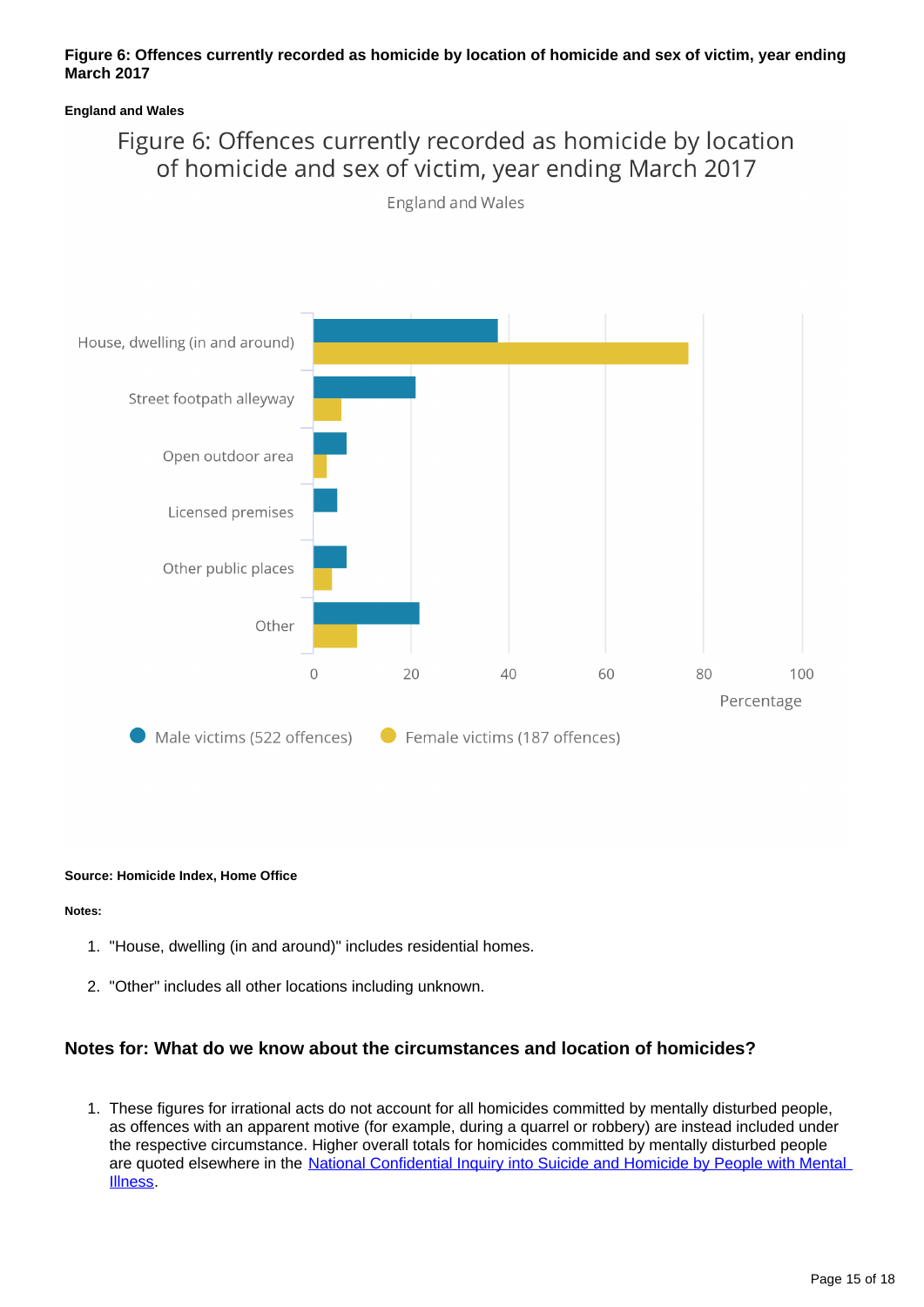## <span id="page-15-0"></span>**8 . What do we know about suspects?**

More than one suspect may be charged per homicide victim and in some cases no suspect is ever charged (Table 1), therefore the number of suspects is not the same as the number of offences. The number of cases with no suspect will reduce as the police continue their investigations.

An exercise was carried out<sup>1</sup> in the year ending March 2016 to update the Homicide Index with missing criminal justice system (CJS) outcomes. This led to a decrease in the number of homicides with pending or in progress cases and a corresponding increase in final outcomes. This exercise was not carried out for the year ending March 2017, this alongside the 96 cases of homicide that occurred at Hillsborough has resulted in a higher number of cases with no suspects charged.

**Table 1: Number of suspects for initially recorded homicide victims, year ending March 2014 to year ending March 2017<sup>1</sup>**

|                                        | Apr '13<br>to Mar<br>'14 | Apr '14<br>to Mar<br>'15 | Apr '15<br>to Mar<br>'16 | Apr '16<br>to Mar<br>'17 | Apr '13<br>to Mar<br>'14 | Apr '14<br>to Mar<br>'15 | Apr '15<br>to Mar<br>'16 | Apr '16<br>to Mar<br>'17 |
|----------------------------------------|--------------------------|--------------------------|--------------------------|--------------------------|--------------------------|--------------------------|--------------------------|--------------------------|
|                                        | <b>Number</b>            |                          |                          |                          |                          | Percentage               |                          |                          |
| No suspects<br>charged $^{2,3}$        | 50                       | 86                       | 109                      | 267                      | 9                        | 16                       | 19                       | 37                       |
| One                                    | 376                      | 351                      | 367                      | 347                      | 70                       | 66                       | 63                       | 48                       |
| Two                                    | 62                       | 59                       | 53                       | 66                       | 12                       | 11                       | 9                        | 9                        |
| Three or more                          | 50                       | 33                       | 50                       | 39                       | 9                        | $\,6$                    | 9                        | 5                        |
| All initially<br>recorded<br>homicides | 538                      | 529                      | 579                      | 719                      | 100                      | 100                      | 100                      | 100                      |

### **England and Wales, April 2013 to March 2014 to April 2016 to March 2017**

Source: Homicide Index, Home Office

Notes:

1. As at 16 November 2017; figures are subject to revision as cases are dealt with by the police and by the courts, or as further information becomes available.

2. Includes 96 homicide cases at Hillsborough.

3. In the year ending March 2016 an exercise was carried out with the National Confidential Inquiry at the University of Manchester and Greater Manchester Police to update the Homicide Index with missing CJS outcomes. This led to a decrease in the number of homicides with pending/in progress cases, and a corresponding increase in final outcomes. This exercise was not carried out this year; therefore homicide cases for the year ending March 2017 will have a higher number of cases with no suspect charged.

## **Outcomes**

In total, there were 617 suspects as at 16 November 2017 relating to the 719 homicides initially recorded in the year ending March 2017 (see [Appendix Table 16\)](https://www.ons.gov.uk/peoplepopulationandcommunity/crimeandjustice/datasets/appendixtableshomicideinenglandandwales).

The 617 suspects had the following outcomes: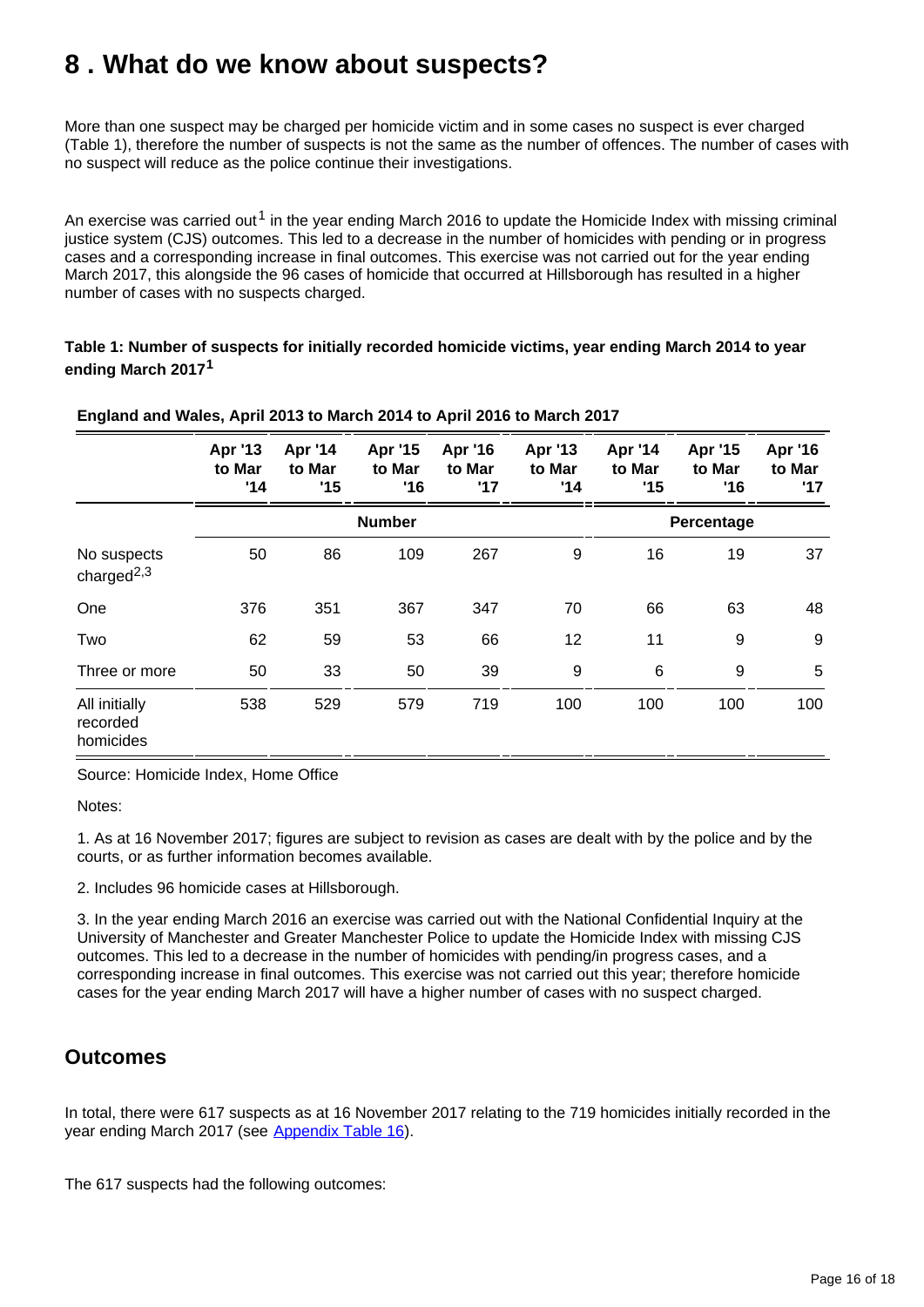- court proceedings were pending for 317 suspects (51%)
- court proceedings had concluded for 270 suspects (44% of all suspects); of these, 224 were convicted of homicide and 25 were acquitted on all counts ([Appendix Table 17\)](https://www.ons.gov.uk/peoplepopulationandcommunity/crimeandjustice/datasets/appendixtableshomicideinenglandandwales)
- 28 suspects had committed suicide or died (5%)
- the remaining two suspects had no proceedings taken on advice of the Director of Public Prosecutions

The case outcomes for suspects of homicides recorded in the year ending March 2017 ([Appendix Table 17](https://www.ons.gov.uk/peoplepopulationandcommunity/crimeandjustice/datasets/appendixtableshomicideinenglandandwales)) are likely to change as cases progress through the CJS and more information becomes available.

## **Age and sex of convicted suspects**

For the year ending March 2017, the majority of suspects convicted of homicide were male (76%) (see Appendix [Table 19](https://www.ons.gov.uk/peoplepopulationandcommunity/crimeandjustice/datasets/appendixtableshomicideinenglandandwales)). Around two-fifths of convicted male suspects were aged 16 to 24 years (42%), while 25% were aged 25 to 34 years and 22% were aged 35 to 44 years. Female suspects were generally older, with only 15% of convicted suspects being in the 16 to 24 years age group and 15% being aged 55 and over (Figure 7).

### **Figure 7: Suspects convicted of homicide, by age and sex, year ending March 2017**

#### **England and Wales**

Figure 7: Suspects convicted of homicide, by age and sex, year ending March 2017



**England and Wales** 

**Source: Homicide Index, Home Office**

### **Notes for: What do we know about suspects?**